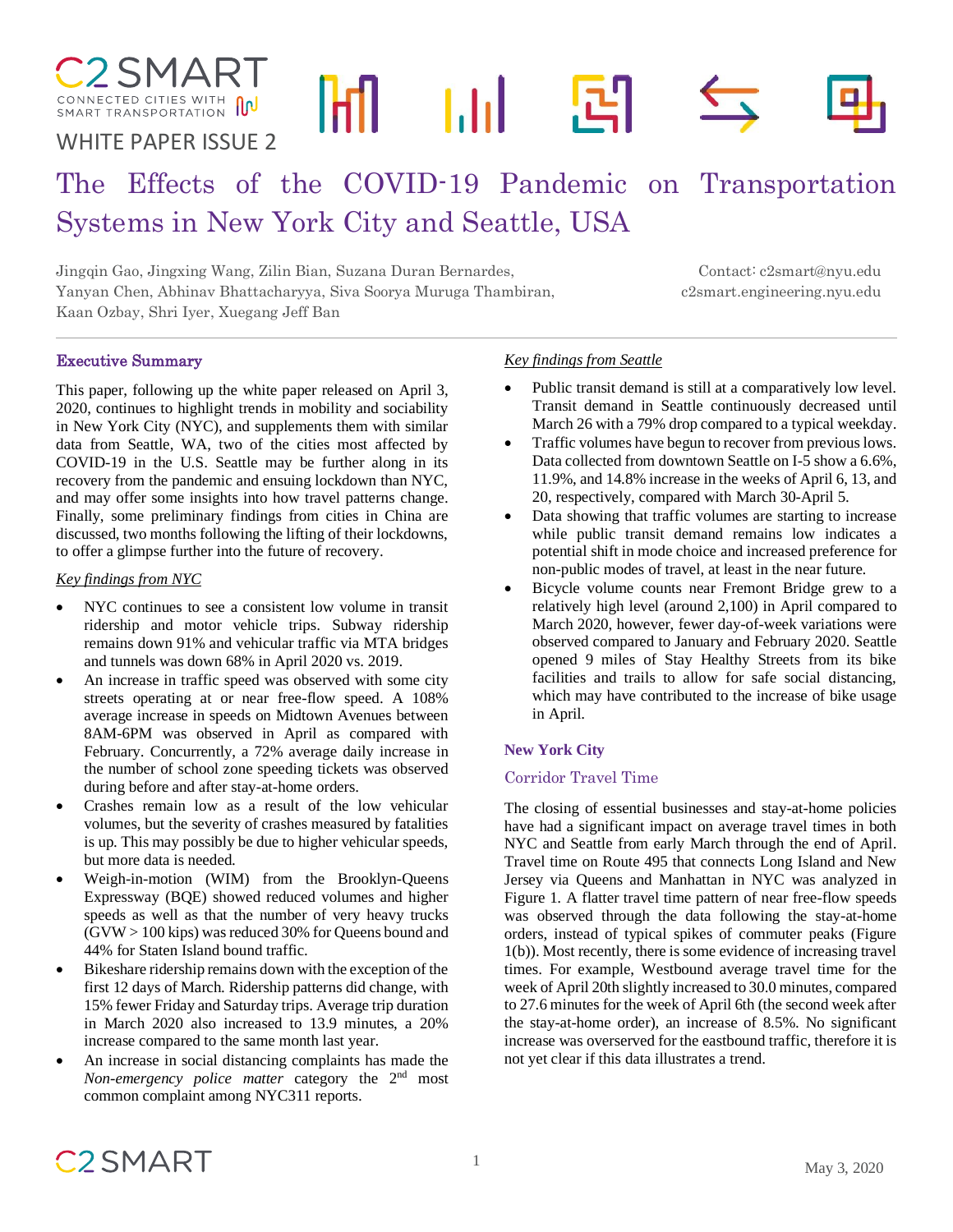

<span id="page-1-0"></span>**Figure 1** Hourly travel time on 495 corridor (Flushing Meadows Corona Park to NJ Turnpike Exit 16E)

# Citywide Traffic Speeds

The speed maps in [Figure 2](#page-1-1) display the median travel speeds on major arterials/expressways of NYC as well as the Midtown Manhattan street network. With less traffic in the city, most roads and highways had higher speeds in the third week of April, compared to the same week in February. For example, on April 15, during the traditional morning peak hour, 8.3% of the 145 local road segments in Manhattan where data is available, had an average traffic speed over the city speed limit of 25 mph. 28% of them were over 20mph, while only 3.4% had an average traffic speed over 20mph in February, before the pandemic.

Average traffic speeds from 8AM to 6PM on north-south avenues between 34th and 57th Streets in Midtown Manhattan are shown in [Figure 3.](#page-1-2) The average traffic speeds on avenues were up 108% in the third week of April, with a range from 22% to 253% on different avenues, compared to average traffic speed in the third week of February 2020. The average traffic

speed on major crosstown streets, including  $14<sup>th</sup>$ ,  $23<sup>rd</sup>$ ,  $34<sup>th</sup>$ ,  $42<sup>nd</sup>$ , and 57th Street, saw a 2-6 mph increase in the third week of April 2020 compared to the same week in February 2020.



(a) Citywide average speeds February 17-21, 8AM to 6PM



(b) Citywide average speeds April 20-24, 8AM to 6PM

<span id="page-1-1"></span>**Figure 2** NYC Citywide average speeds, 8AM to 6PM



<span id="page-1-2"></span>**Figure 3** Midtown Avenue speeds, 8AM to 6PM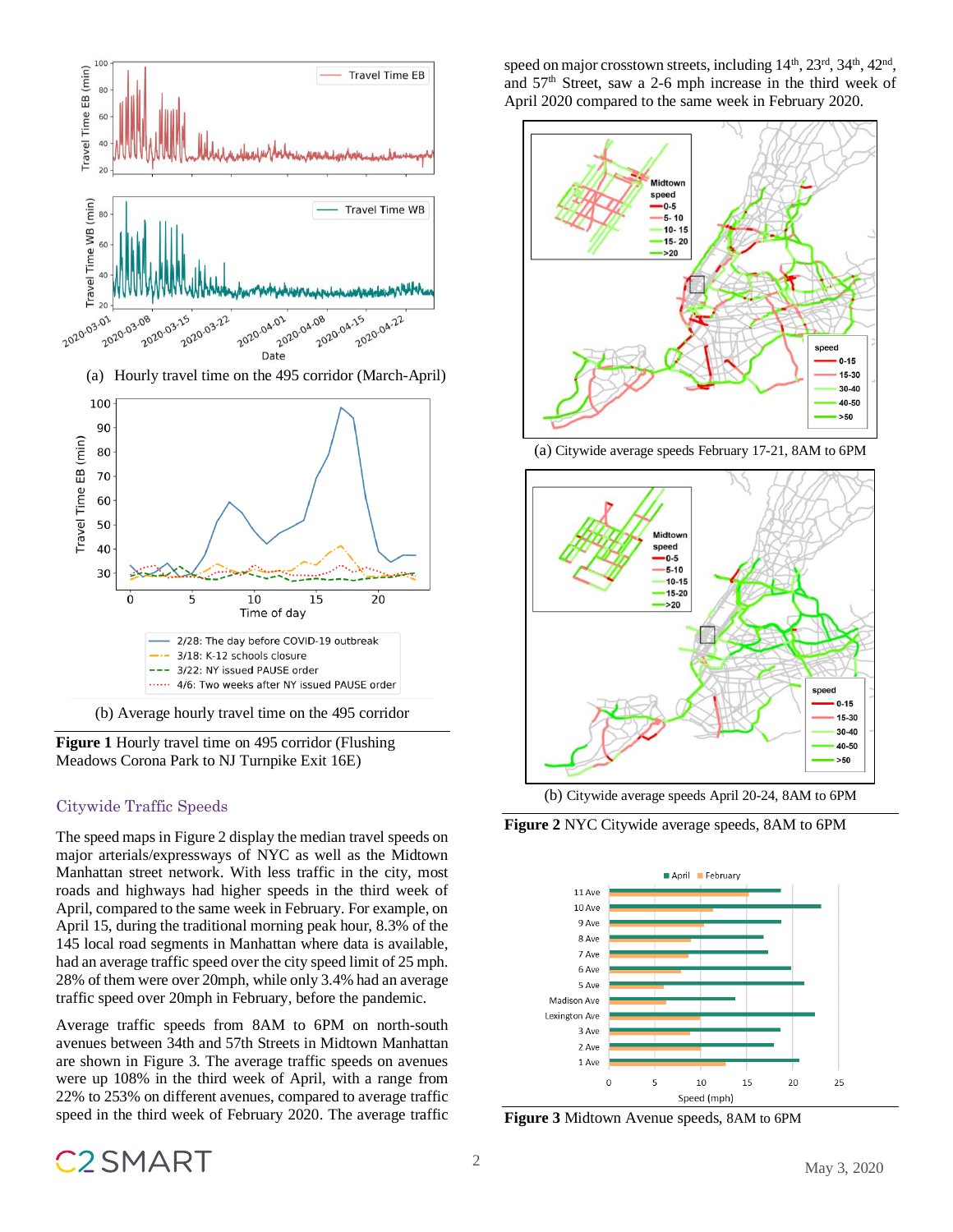#### School Zone Speeding Tickets and Crash Data

As traffic speeds are up citywide, violations issued by the city's school zone cameras also increased by 72% during March 13 to April 19 as compared to January 1 to March 12 in 2020.



<span id="page-2-0"></span>**Figure 4** Number of school zone speeding tickets from weekdays January 1 to April 19 in 2020.

[Figure 4](#page-2-0) shows the number of weekday school zone speeding tickets from January 1 to April 19 in 2020. There has been a sharp escalation in the number of the tickets, especially for passenger vehicles - a steep 75% increase after March 13 compared to the violations before March 13 - which indicates that drivers are taking advantage of fewer vehicles on streets to increase travel speeds. [Figure 5](#page-2-1) illustrates breakdown of school zone speeding tickets by borough. From March 23 to April 19, the number of tickets issued in Manhattan increased to almost four times the tickets issued in February 2020 (11,936 tickets in February and 46,691 tickets from March 23 to April 19).



<span id="page-2-1"></span>**Figure 5** School zone speeding tickets by borough

Some states have also seen an uptick in traffic fatalities<sup>i</sup>. Based on NYPD reported motor vehicle collisions, the number of reported crashes seen a continue decrease of 17%, 24%, and 8% in the first three weeks of April, 2020, compared to the same weeks in 2019 [\(Figure 6\)](#page-2-2). Although there is a decrease in traffic-related fatalities due to lower traffic volumes, the fatality rate in crashes (fatalities/number of total crashes) increased from 1.4 fatalities/1000 crashes to 1.9 fatalities/1000 crashes in the first three weeks of April compared to the same period of February 2020, which could indicate crashes are more severe. Motorist and cyclist injuries in terms of the total injuries were up by 3% and 1% respectively, though the percentage of pedestrian injuries was down 4% in the first three weeks of

April compared to the same period last year. The increase in speeding and crashes should be monitored closely.



<span id="page-2-2"></span>**Figure 6** Reported vehicle collisions in NYC by week

# Traffic Volume and Transit Ridership

In NYC, since the implementation of the stay-at-home order on March 22, both subway ridership and vehicular traffic on MTA facilities continues to be low. In the first three weeks of April, the subway ridership was down 91% and vehicular traffic via MTA bridges and tunnels was down 68%, compared to the same weeks in 2019. Recent data shows a smaller drop from 2019 levels, though there is yet to be an increase in absolute volumes.



**Figure 7** Weekly changes in subway turnstile entries and traffic on MTA bridges and tunnelsii

# Weigh-in-Motion (WIM) Data from the BQE

WIM data from the urban roadway testbed on the Brooklyn-Queens Expressway (BQE) between Manhattan Bridge and Brooklyn Bridge show the following for February 3 to March 13 and March 13 to April 12, 2020:

- **Volume:** The annual daily traffic (ADT) for FHWA Class 1 through Class 3 was down by 39% and 37% for Queens bound (QB) and Staten Island bound (SIB), respectively, while the annual daily truck traffic (ADTT) was also down by 25% for QB and 30% for SIB.
- Speed: The average speed increased by 15% for QB (27 mph to 31 mph) and by 40% for SIB (20 mph to 28 mph).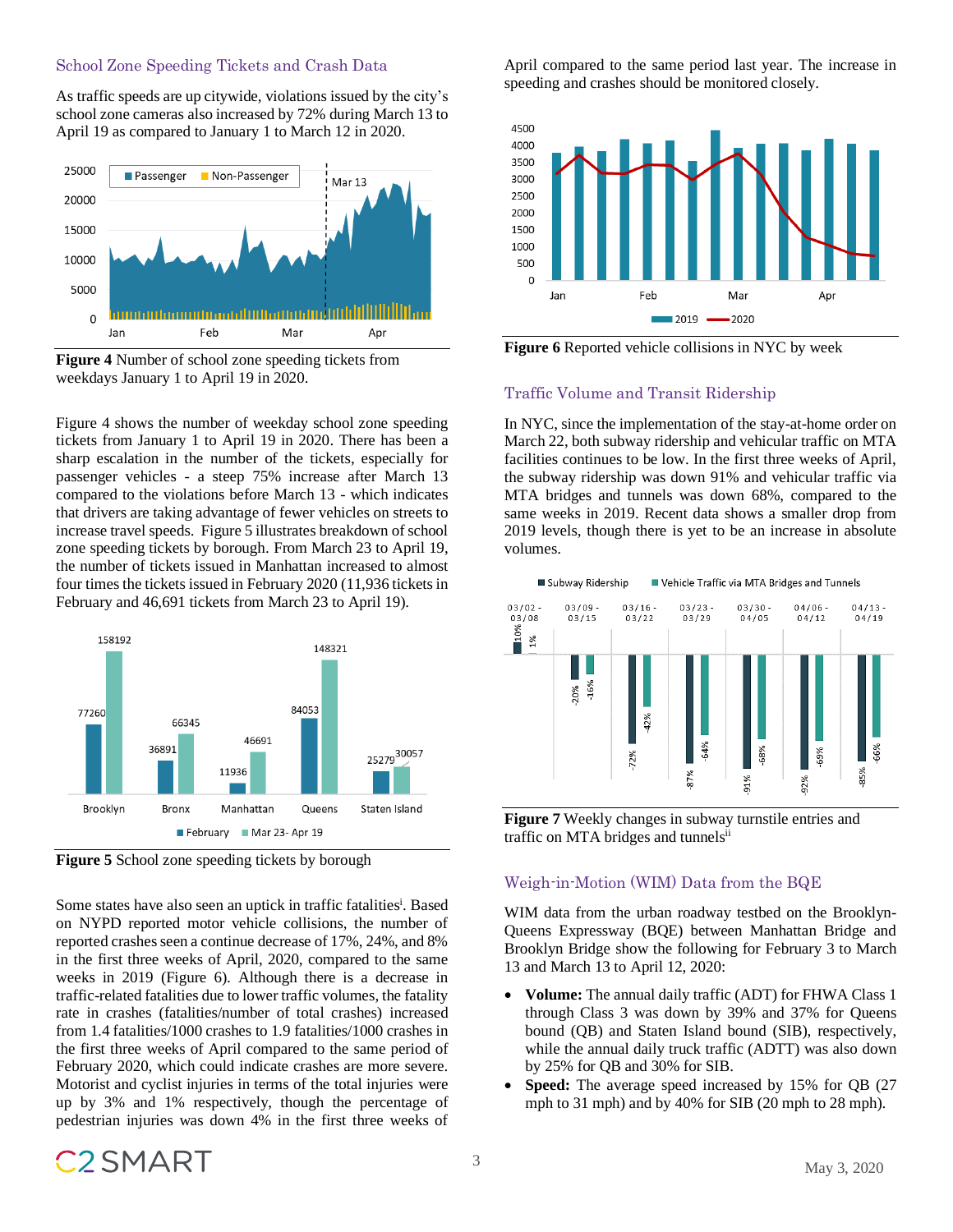• **GVW:** The average GVW for FHWA Class 6 and FHWA Class 9 was down by 3~8% for QB and SIB. The number of very heavy trucks (GVW > 100 kips) was down 30% for QB and 44% for SIB traffic.

# Citi Bike Ridership

Citi Bike is the largest bikeshare program in NYC. In the month of March, Citi Bike ridership increased more than 50% for the first 12 days of the month but then decreased significantly after March 16, when the "Stay at Home" order was issued, reaching a 62% drop in the total number of rides for the rest of the month when compared to 2019. The average ride duration in March 2019 was 11.6 minutes, while for March 2020, it was 13.9 minutes (+20%). After March 16, 2020, this increase was greater than 30%. The distribution of the duration of rides is also more widely dispersed in 2020, with a higher frequency of trips of more than 20 minutes. While the total number of rides tended to increase towards the end of the week in March 2019, it tended to decrease towards the end of the week in March 2020 [\(Figure 8\)](#page-3-0). The fact that weekdays registered a higher total number of rides in March 2020 might indicate more rides being made for commuting or fewer recreational trips are being taken. These changes may indicate a mode choice change, with bicycle tris replacing transit, private vehicles, taxi, or TNC rides.



<span id="page-3-0"></span>**Figure 8** Citi Bike trips per weekday

# NYC311 Service Requests

The 311 service line provides a way for NYC residents to find information about services, make complaints, and report problems. Not following social distancing guidelines currently carries a penalty of \$1,000. On March 28, a new category called "Social Distancing" was added as a subtype under the "Non-Emergency Police Matter" complaint in NYC311. A complaint could be made for violation of social distancing rules to report a business or location that is required to be closed, an essential business that is open but is not complying with necessary restrictions or overcrowding at a business or location.

The number of reports to 311 surged starting from the first day of stay-at-home, with most of the complaints being directed at stores or commercial buildings, followed by residential buildings, streets/sidewalks, and playgrounds. A steady increase of complaints in the following weeks made the "nonemergency police matter" category shoot up to the second spot among all complaint types reported to 311 [\(Table 1\)](#page-3-1). There were a total of 17,470 such complaints made in under a month (March 28 to April 22), with 16,925 of them being about social distancing, reported from all five boroughs of New York City.

|                             | Feb 22 - Mar 21, 2020         | Mar 21 - Apr 22, 2020         |
|-----------------------------|-------------------------------|-------------------------------|
| Rank                        | <b>Complaint Type</b>         | <b>Complaint Type</b>         |
| 1                           | Noise-Residential             | Noise-Residential             |
| $\mathcal{D}_{\mathcal{L}}$ | Heat/Hot Water                | Non-Emergency Police Matter   |
| 3                           | Illegal Parking               | Heat/Hot Water                |
| 4                           | <b>Blocked Driveway</b>       | Consumer Complaint            |
| 5                           | <b>Street Condition</b>       | <b>Illegal Parking</b>        |
| 6                           | <b>Street Light Condition</b> | Noise-Street/Sidewalk         |
| 7                           | Noise-Street/Sidewalk         | <b>Street Light Condition</b> |
| 8                           | General construction          | <b>Blocked Driveway</b>       |
| 9                           | Consumer Complaint            | Noise                         |
| 10                          | <b>Noise</b>                  | Noise-Vehicle                 |

<span id="page-3-1"></span>**Table 1** The top 10 complaint types in NYC311 before and after stay-at-home order

# Seattle

Seattle was the first major U.S. city to experience the drastic effects of the COVID-19 crisis. However, health concerns have abated quicker as compared to NYC, and data suggests that Seattle may have begun returning to normal transportation conditions. Observing Seattle data may help to indicate what is to come in NYC.

# Corridor Travel Time

Travel time on Interstate-5 (I-5) that goes through downtown Seattle area were analyzed in [Figure 9.](#page-4-0) Similar to NYC, Seattle observed a flatter travel time pattern of near free-flow speeds through the data, instead of typical spikes of commuter peaks.



**(a)** Hourly travel time in March and April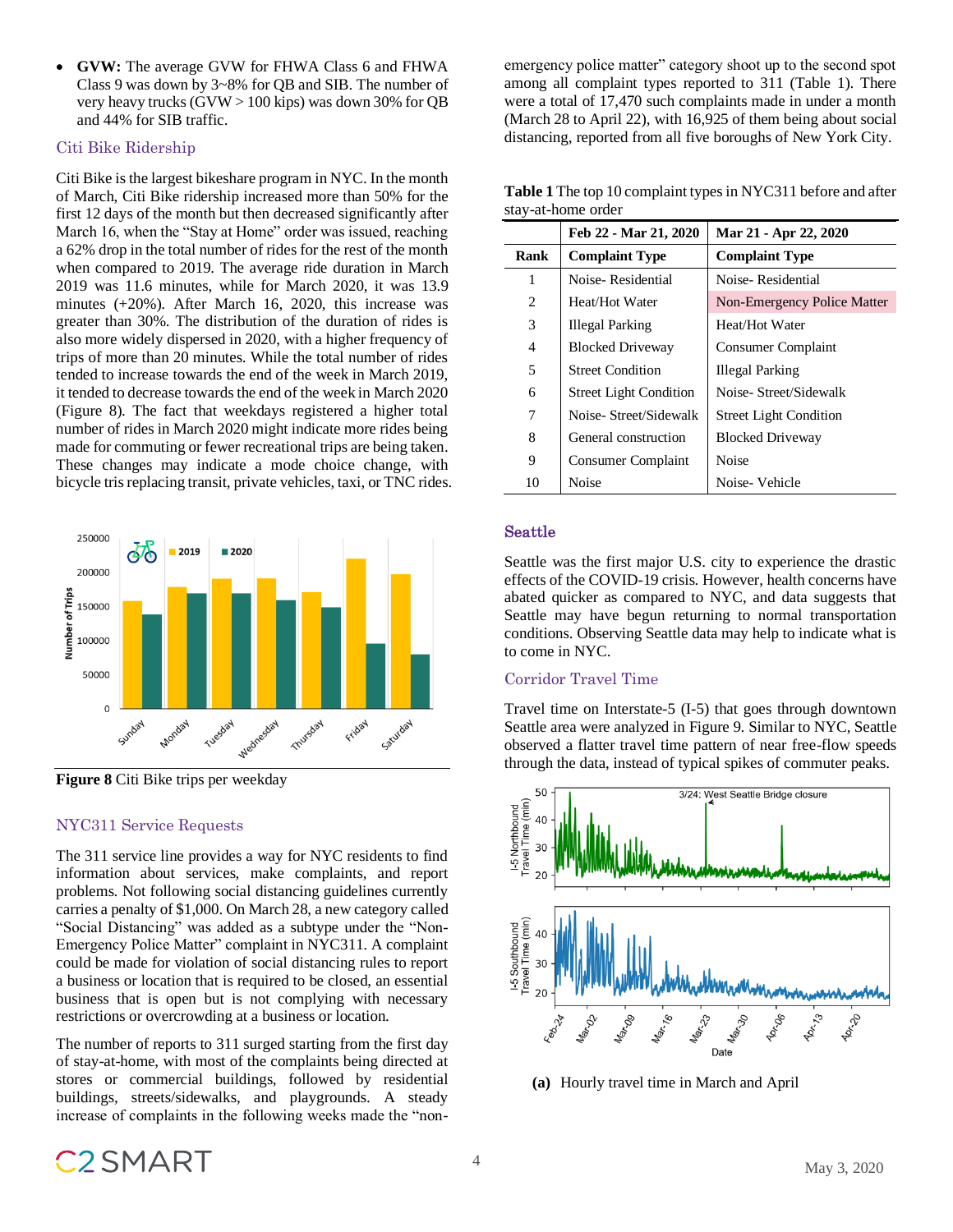

**(b)** Average hourly travel time on critical dates (I-5 SB)

<span id="page-4-0"></span>

# Traffic Volume

Traffic volumes at three freeways locations (I-5 downtown Seattle, I-5 NE of Green Lake Park, and SR-520 toll bridge) showed a consistent drop in traffic volume in March, followed by a gradual increase in April. [Figure 10](#page-4-1) presents an example of the daily traffic volume trends on I-5 in downtown Seattle.



<span id="page-4-1"></span>**Figure 10** Traffic volume on I-5 (downtown Seattle)

Using the week of March 30 to April 5 as a baseline (as it observed the lowest traffic volume), traffic volume at the I-5 Downtown Seattle station recorded a 6.6%, 11.9%, and 14.8% increase in the weeks of April 6, 13, and 20, respectively. Similar trends have been observed for the other two stations. The continuous increasing trend of traffic volume indicates that the impact of traffic in Seattle is slowly returning to normal levels despite stay-at-home restrictions remaining in place.



**Figure 11** Traffic volume change on I-5 (downtown Seattle)

# Transit Ridership

According to Transit app data, public transit demand of Seattle began to decline on February 29, 2020, the same day when Washington state reported the first COVID-19 death. The demand continuously decreased until March 26 (a 79% drop compared to a normal day), and demand has remained low since. The increase in traffic volumes while public transit ridership remains low indicates a potential shift in mode choice attitudes and preference for non-public modes of travel.

# Bicycling Volume

Bicycling, already an important mode of travel in Seattle, is increasing. [Figure 12](#page-4-2) shows the total bike counts near Fremont Bridge between mid-February and late-April. From mid-February to early-March, higher counts (+3,500) are observed on weekdays while fewer counts (~1,000) on weekends. During the first two weeks of March, the number of bikes gradually decreased, corresponding to work-from-home recommendation made on March 5. Counts reached the lowest level at the end of March, which is consistent with the pattern change in travel time and traffic volume. In April, bike counts grew to nearly 2,100, without a clear weekday/weekend pattern, possibly due to an increase in the use of bikes for recreational purposes and as a result of the "Stay Healthy Streets closures" program.

Seattle opened 6 miles of Stay Healthy Streets on April 24, 2020, creating a total of 9 miles to allow for safe social distancing building off of the 196 miles of Seattle's bike facilities and trails. Initial observations indicate bike travel was up 299% from 2017iii along Stay Healthy Streets in the Central District, which may contributed to the observed bike trend in [Figure 12.](#page-4-2) SDOT is aiming to convert approximately 15 miles to Stay Healthy Streets in the coming weeks.



<span id="page-4-2"></span>**Figure 12** Seattle bike counts near Fremont Bridge (Figure source: Seattle DOT bike counters)